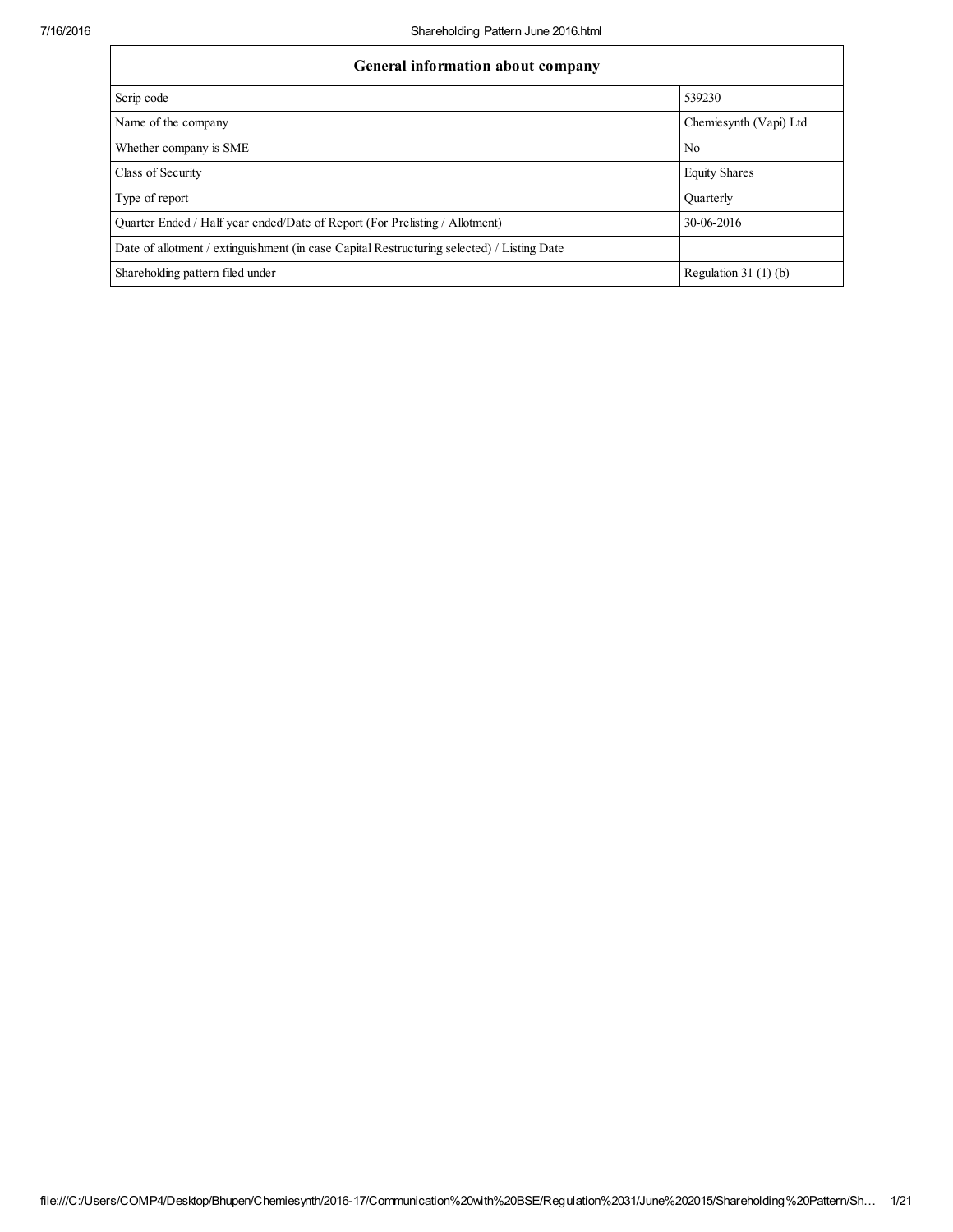| Sr. No.        | <b>Particular</b>                                                                      | Yes/No         |
|----------------|----------------------------------------------------------------------------------------|----------------|
|                | Whether the Listed Entity has issued any partly paid up shares?                        | No.            |
| $\overline{2}$ | Whether the Listed Entity has issued any Convertible Securities?                       | No.            |
| $\overline{3}$ | Whether the Listed Entity has issued any Warrants?                                     | No.            |
| $\overline{4}$ | Whether the Listed Entity has any shares against which depository receipts are issued? | No.            |
| $\overline{5}$ | Whether the Listed Entity has any shares in locked-in?                                 | No.            |
| 6              | Whether any shares held by promoters are pledge or otherwise encumbered?               | N <sub>0</sub> |
| 7              | Whether company has equity shares with differential voting rights?                     | No.            |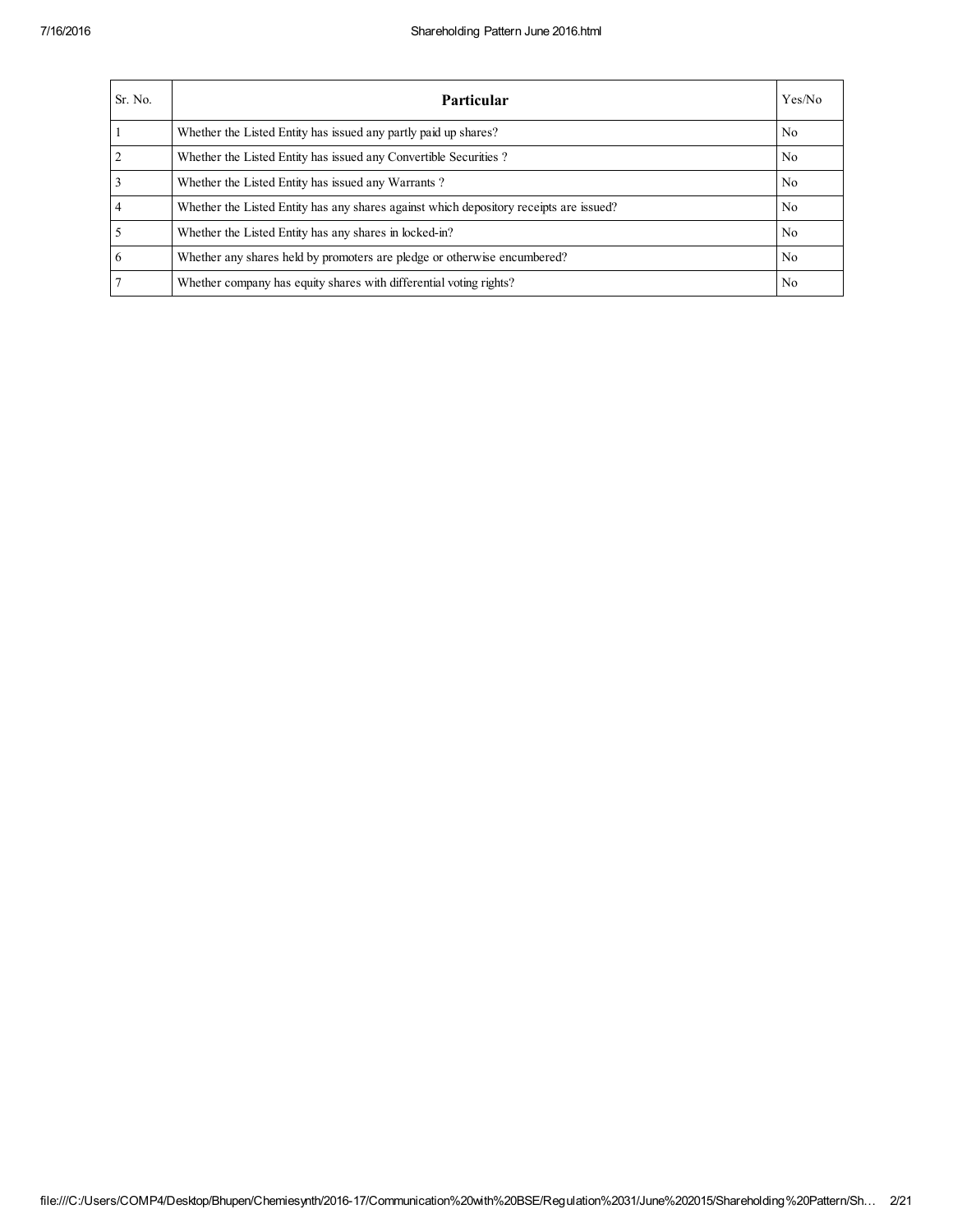|                                           |                                           |                                  |                                             |                    |                                                                  |                                                                    | Table 1 - Summary Statement holding of specified securities                                                          |                                                                  |               |               |                       |
|-------------------------------------------|-------------------------------------------|----------------------------------|---------------------------------------------|--------------------|------------------------------------------------------------------|--------------------------------------------------------------------|----------------------------------------------------------------------------------------------------------------------|------------------------------------------------------------------|---------------|---------------|-----------------------|
| Category<br>Category<br>of<br>(1)<br>(II) |                                           |                                  | No. of<br>fully paid<br>up equity<br>shares | No. Of<br>Partly   | No. Of<br>shares<br>underlying<br>Depository<br>Receipts<br>(VI) | Total nos.<br>shares<br>held (VII)<br>$= (IV) +$<br>$(V)$ + $(VI)$ | Shareholding as a %<br>of total no. of<br>shares (calculated<br>as per SCRR, 1957)<br>(VIII) As a % of<br>$(A+B+C2)$ | Number of Voting Rights held in<br>each class of securities (IX) |               |               |                       |
|                                           | shareholder                               | Nos. Of<br>shareholders<br>(III) |                                             | paid-up<br>equity  |                                                                  |                                                                    |                                                                                                                      | No of Voting (XIV)<br>Rights                                     |               |               | Total as              |
|                                           |                                           |                                  | held $(IV)$                                 | shares<br>held (V) |                                                                  |                                                                    |                                                                                                                      | Class<br>eg: $X$                                                 | Class<br>eg:y | Total         | $a\%$ of<br>$(A+B+C)$ |
| (A)                                       | Promoter<br>&<br>Promoter<br>Group        | 14                               | 1837700                                     |                    |                                                                  | 1837700                                                            | 59.86                                                                                                                | 1837700                                                          |               | 1837700 59.86 |                       |
| (B)                                       | Public                                    | 516                              | 1232300                                     |                    |                                                                  | 1232300                                                            | 40.14                                                                                                                | 1232300                                                          |               | 1232300       | 40.14                 |
| (C)                                       | Non<br>Promoter-<br>Non Public            |                                  |                                             |                    |                                                                  |                                                                    |                                                                                                                      |                                                                  |               |               |                       |
| (C1)                                      | <b>Shares</b><br>underlying<br><b>DRs</b> |                                  |                                             |                    |                                                                  |                                                                    |                                                                                                                      |                                                                  |               |               |                       |
| (C2)                                      | Shares held<br>by<br>Employee<br>Trusts   |                                  |                                             |                    |                                                                  |                                                                    |                                                                                                                      |                                                                  |               |               |                       |
|                                           | Total                                     | 530                              | 3070000                                     |                    |                                                                  | 3070000                                                            |                                                                                                                      | 3070000                                                          |               | 3070000       | 100                   |

# Table I - Summary Statement holding of specified securities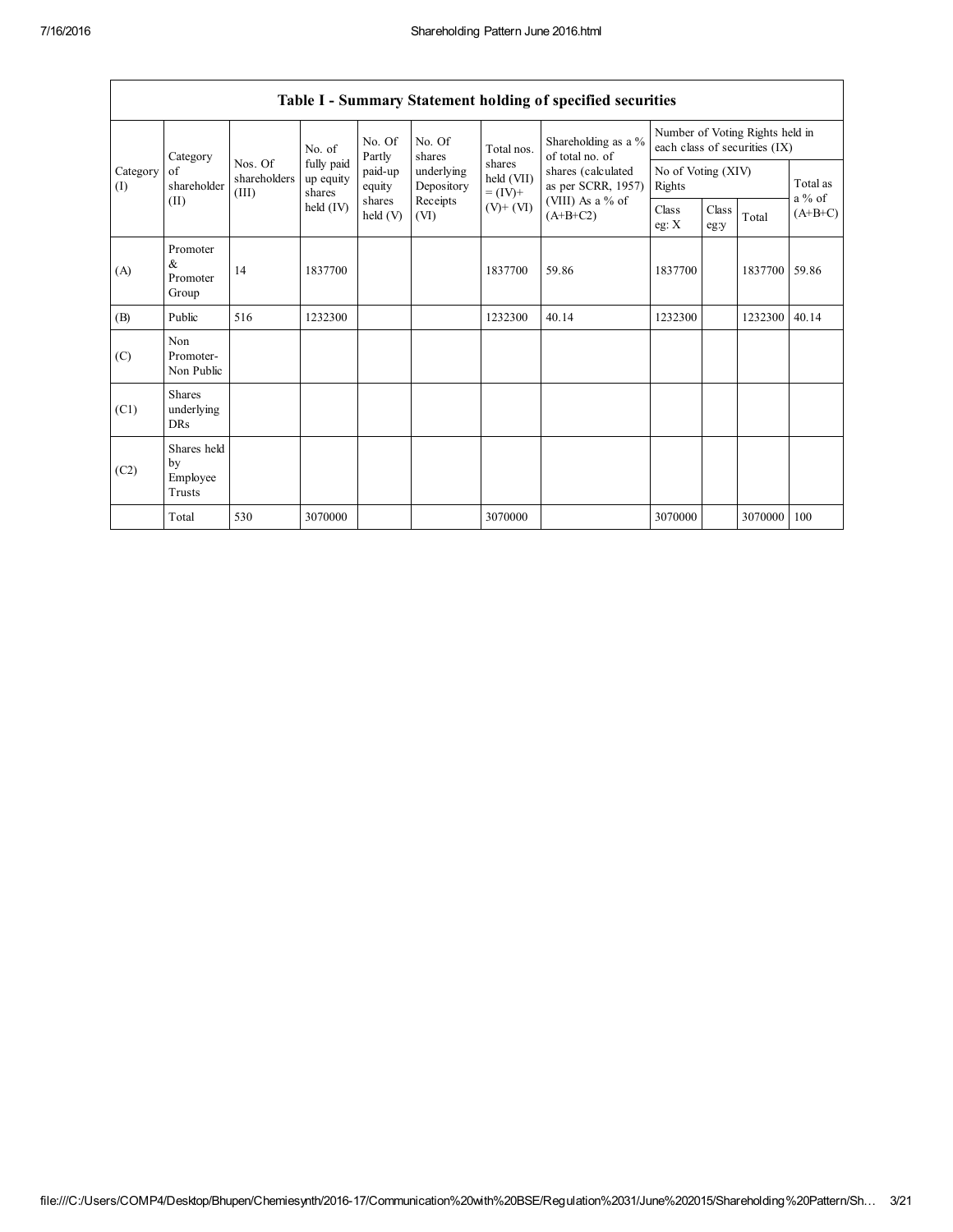|                 | Table I - Summary Statement holding of specified securities |                                                                                          |                                                                             |                                                                                                               |                                                                                                                                                                                 |                                        |                                                         |                                                                               |                                                  |                                       |
|-----------------|-------------------------------------------------------------|------------------------------------------------------------------------------------------|-----------------------------------------------------------------------------|---------------------------------------------------------------------------------------------------------------|---------------------------------------------------------------------------------------------------------------------------------------------------------------------------------|----------------------------------------|---------------------------------------------------------|-------------------------------------------------------------------------------|--------------------------------------------------|---------------------------------------|
| Category<br>(I) | Category<br>of<br>shareholder<br>(II)                       | No. Of<br><b>Shares</b><br>Underlying<br>Outstanding<br>convertible<br>securities<br>(X) | No. of<br><b>Shares</b><br>Underlying<br>Outstanding<br>Warrants<br>$(X_i)$ | No. Of Shares<br>Underlying<br>Outstanding<br>convertible<br>securities and<br>No. Of<br>Warrants (Xi)<br>(a) | Shareholding, as a %<br>assuming full conversion<br>of convertible securities (<br>as a percentage of diluted<br>share capital) $(XI)$ =<br>$(VII)+(X)$ As a % of<br>$(A+B+C2)$ | Number of<br>Locked in<br>shares (XII) |                                                         | Number of<br><b>Shares</b><br>pledged or<br>otherwise<br>encumbered<br>(XIII) |                                                  | Number of<br>equity shares<br>held in |
|                 |                                                             |                                                                                          |                                                                             |                                                                                                               |                                                                                                                                                                                 | No.<br>(a)                             | As a<br>$%$ of<br>total<br><b>Shares</b><br>held<br>(b) | No.<br>(a)                                                                    | As a<br>$%$ of<br>total<br>Shares<br>held<br>(b) | dematerialized<br>form $(XIV)$        |
| (A)             | Promoter<br>$\&$<br>Promoter<br>Group                       |                                                                                          |                                                                             |                                                                                                               | 59.86                                                                                                                                                                           |                                        |                                                         |                                                                               |                                                  | $\boldsymbol{0}$                      |
| (B)             | Public                                                      |                                                                                          |                                                                             |                                                                                                               | 40.14                                                                                                                                                                           |                                        |                                                         |                                                                               |                                                  | 800                                   |
| (C)             | Non<br>Promoter-<br>Non Public                              |                                                                                          |                                                                             |                                                                                                               |                                                                                                                                                                                 |                                        |                                                         |                                                                               |                                                  |                                       |
| (C1)            | <b>Shares</b><br>underlying<br>DRs                          |                                                                                          |                                                                             |                                                                                                               |                                                                                                                                                                                 |                                        |                                                         |                                                                               |                                                  |                                       |
| (C2)            | Shares held<br>by<br>Employee<br>Trusts                     |                                                                                          |                                                                             |                                                                                                               |                                                                                                                                                                                 |                                        |                                                         |                                                                               |                                                  |                                       |
|                 | Total                                                       |                                                                                          |                                                                             |                                                                                                               |                                                                                                                                                                                 |                                        |                                                         |                                                                               |                                                  | 800                                   |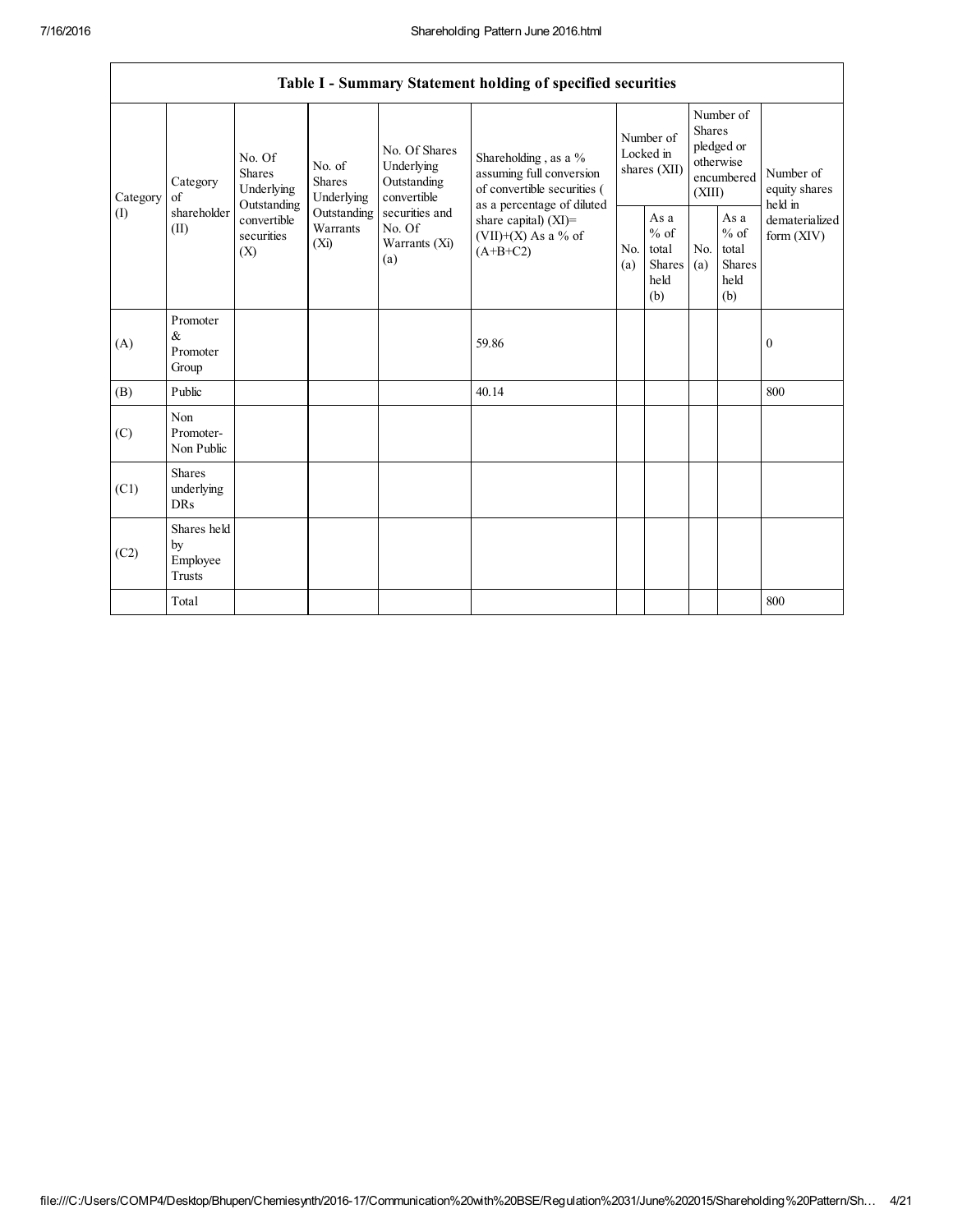|                                                                                             | Table II - Statement showing shareholding pattern of the Promoter and Promoter Group                                |                                                                              |                             |                                 |                                    |                             |                                                                                     |                              |               |                                                                  |                           |
|---------------------------------------------------------------------------------------------|---------------------------------------------------------------------------------------------------------------------|------------------------------------------------------------------------------|-----------------------------|---------------------------------|------------------------------------|-----------------------------|-------------------------------------------------------------------------------------|------------------------------|---------------|------------------------------------------------------------------|---------------------------|
|                                                                                             |                                                                                                                     |                                                                              | No. of<br>fully             | No. Of<br>Partly                | No. Of                             | Total<br>nos.               | Shareholding as<br>a % of total no.                                                 |                              |               | Number of Voting Rights held in<br>each class of securities (IX) |                           |
| Sr.                                                                                         | Category & Name<br>of the<br>Shareholders (I)                                                                       | Nos. Of<br>shareholders<br>(III)                                             | paid up<br>equity<br>shares | paid-<br>up<br>equity<br>shares | shares<br>underlying<br>Depository | shares<br>held<br>$(VII) =$ | of shares<br>(calculated as<br>per SCRR,<br>1957) (VIII) As<br>a % of<br>$(A+B+C2)$ | No of Voting (XIV)<br>Rights |               |                                                                  | Total<br>as a<br>$%$ of   |
|                                                                                             |                                                                                                                     |                                                                              | held<br>(IV)                | held<br>(V)                     | Receipts<br>(VI)                   | $(IV)^+$<br>$(V)+$<br>(VI)  |                                                                                     | Class<br>eg: $X$             | Class<br>eg:y | Total                                                            | Total<br>Voting<br>rights |
| $\boldsymbol{A}$                                                                            | Table II - Statement showing shareholding pattern of the Promoter and Promoter Group                                |                                                                              |                             |                                 |                                    |                             |                                                                                     |                              |               |                                                                  |                           |
| (1)                                                                                         | Indian                                                                                                              |                                                                              |                             |                                 |                                    |                             |                                                                                     |                              |               |                                                                  |                           |
| (a)                                                                                         | Individuals/Hindu<br>undivided Family                                                                               | 14                                                                           | 1837700                     |                                 |                                    | 1837700                     | 59.86                                                                               | 1837700                      |               | 1837700                                                          | 59.86                     |
| Sub-Total (A)<br>(1)                                                                        |                                                                                                                     | 14                                                                           | 1837700                     |                                 |                                    | 1837700                     | 59.86                                                                               | 1837700                      |               | 1837700 59.86                                                    |                           |
| (2)                                                                                         | Foreign                                                                                                             |                                                                              |                             |                                 |                                    |                             |                                                                                     |                              |               |                                                                  |                           |
| Total<br>Shareholding<br>of Promoter<br>and Promoter<br>Group $(A)=$<br>$(A)(1)+(A)$<br>(2) |                                                                                                                     | 14                                                                           | 1837700                     |                                 |                                    | 1837700                     | 59.86                                                                               | 1837700                      |               | 1837700 59.86                                                    |                           |
| $\, {\bf B}$                                                                                |                                                                                                                     | Table III - Statement showing shareholding pattern of the Public shareholder |                             |                                 |                                    |                             |                                                                                     |                              |               |                                                                  |                           |
| (1)                                                                                         | Institutions                                                                                                        |                                                                              |                             |                                 |                                    |                             |                                                                                     |                              |               |                                                                  |                           |
| (3)                                                                                         | Non-institutions                                                                                                    |                                                                              |                             |                                 |                                    |                             |                                                                                     |                              |               |                                                                  |                           |
| (a(i))                                                                                      | Individuals -<br>i.Individual<br>shareholders<br>holding nominal<br>share capital up to<br>Rs. 2 lakhs.             | 509                                                                          | 91600                       |                                 |                                    | 91600                       | 2.98                                                                                | 91600                        |               | 91600                                                            | 2.98                      |
| (a(ii))                                                                                     | Individuals - ii.<br>Individual<br>shareholders<br>holding nominal<br>share capital in<br>excess of Rs. 2<br>lakhs. | 1                                                                            | 128700                      |                                 |                                    | 128700                      | 4.19                                                                                | 128700                       |               | 128700                                                           | 4.19                      |
| (e)                                                                                         | Any Other<br>(specify)                                                                                              | 6                                                                            | 1012000                     |                                 |                                    | 1012000                     | 32.96                                                                               | 1012000                      |               | 1012000                                                          | 32.96                     |
| Sub-Total (B)<br>(3)                                                                        |                                                                                                                     | 516                                                                          | 1232300                     |                                 |                                    | 1232300                     | 40.14                                                                               | 1232300                      |               | 1232300                                                          | 40.14                     |
| <b>Total Public</b><br>Shareholding<br>$(B)=(B)(1)+$<br>$(B)(2)+(B)(3)$                     |                                                                                                                     | 516                                                                          | 1232300                     |                                 |                                    | 1232300                     | 40.14                                                                               | 1232300                      |               | 1232300                                                          | 40.14                     |
| $\mathbf C$                                                                                 | Table IV - Statement showing shareholding pattern of the Non Promoter- Non Public shareholder                       |                                                                              |                             |                                 |                                    |                             |                                                                                     |                              |               |                                                                  |                           |
| Total (<br>$A+B+C2$ )                                                                       |                                                                                                                     | 530                                                                          | 3070000                     |                                 |                                    | 3070000                     | 100                                                                                 | 3070000                      |               | 3070000                                                          | 100                       |
| Total<br>$(A+B+C)$                                                                          |                                                                                                                     | 530                                                                          | 3070000                     |                                 |                                    | 3070000                     |                                                                                     | 3070000                      |               | 3070000                                                          | 100                       |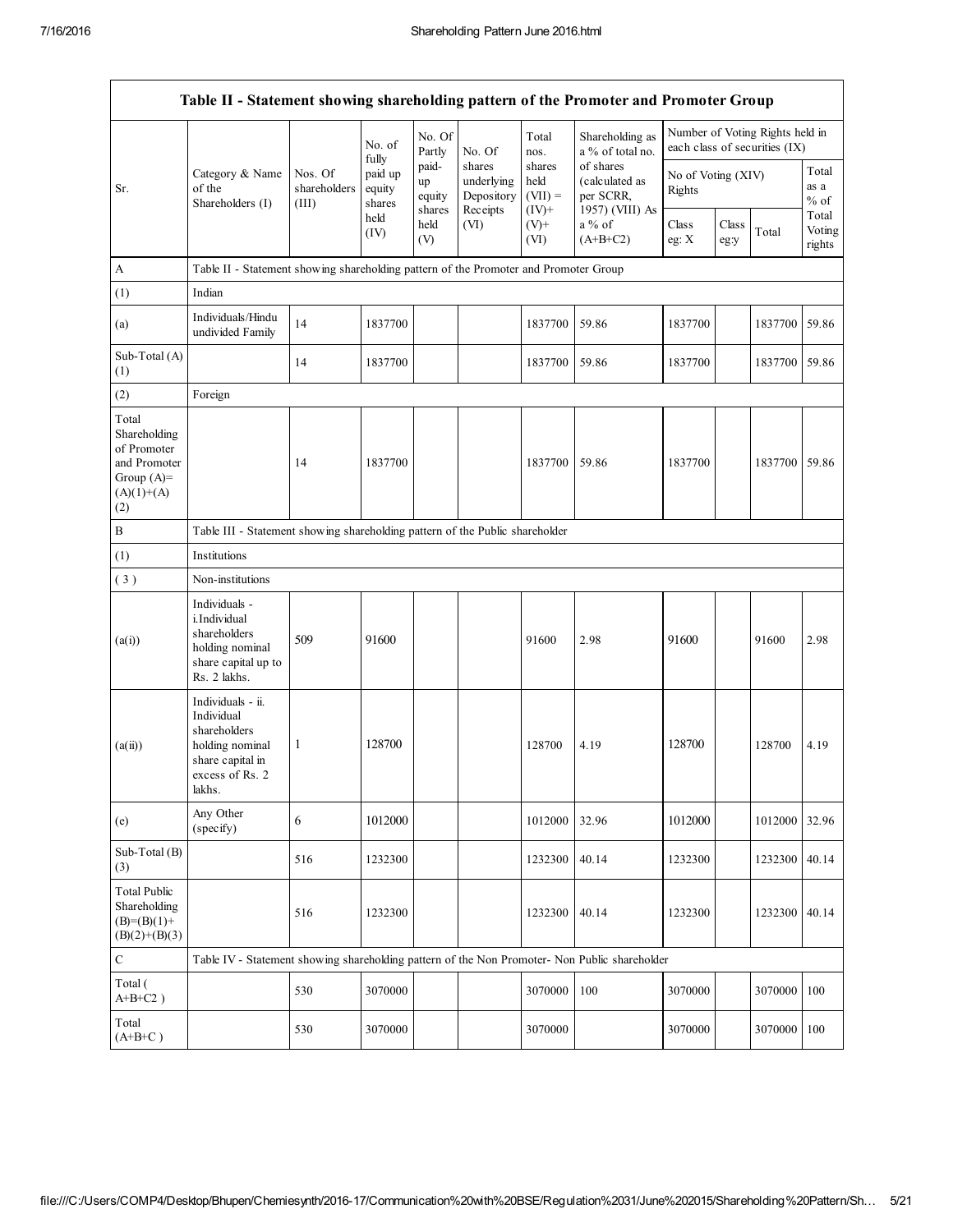| Table II - Statement showing shareholding pattern of the Promoter and Promoter Group    |                                                                                                    |                                       |                                                              |                                                                                               |                                        |                                                  |                                                                               |                                                  |                                       |
|-----------------------------------------------------------------------------------------|----------------------------------------------------------------------------------------------------|---------------------------------------|--------------------------------------------------------------|-----------------------------------------------------------------------------------------------|----------------------------------------|--------------------------------------------------|-------------------------------------------------------------------------------|--------------------------------------------------|---------------------------------------|
|                                                                                         | No. Of<br><b>Shares</b><br>Underlying<br>Outstanding<br>convertible<br>securities $(X)$<br>$(X_i)$ | No. of<br><b>Shares</b><br>Underlying | No. Of Shares<br>Underlying<br>Outstanding                   | Shareholding, as a %<br>assuming full conversion of<br>convertible securities (as a           | Number of<br>Locked in<br>shares (XII) |                                                  | Number of<br><b>Shares</b><br>pledged or<br>otherwise<br>encumbered<br>(XIII) |                                                  | Number of<br>equity shares<br>held in |
| Sr.                                                                                     |                                                                                                    | Outstanding<br>Warrants               | convertible<br>securities and No.<br>Of Warrants (Xi)<br>(a) | percentage of diluted share<br>capital) (XI)= $(VII)+(X)$ As a<br>% of $(A+B+C2)$             | No.<br>(a)                             | As a<br>$%$ of<br>total<br>Shares<br>held<br>(b) | No.<br>(a)                                                                    | As a<br>$%$ of<br>total<br>Shares<br>held<br>(b) | dematerialized<br>form (XIV)          |
| $\mathbf{A}$                                                                            |                                                                                                    |                                       |                                                              | Table II - Statement showing shareholding pattern of the Promoter and Promoter Group          |                                        |                                                  |                                                                               |                                                  |                                       |
| (1)                                                                                     | Indian                                                                                             |                                       |                                                              |                                                                                               |                                        |                                                  |                                                                               |                                                  |                                       |
| (a)                                                                                     |                                                                                                    |                                       |                                                              | 59.86                                                                                         |                                        |                                                  |                                                                               |                                                  | $\boldsymbol{0}$                      |
| Sub-Total (A)<br>(1)                                                                    |                                                                                                    |                                       |                                                              | 59.86                                                                                         |                                        |                                                  |                                                                               |                                                  | $\bf{0}$                              |
| (2)                                                                                     | Foreign                                                                                            |                                       |                                                              |                                                                                               |                                        |                                                  |                                                                               |                                                  |                                       |
| Total<br>Shareholding<br>of Promoter<br>and Promoter<br>Group $(A)=$<br>$(A)(1)+(A)(2)$ |                                                                                                    |                                       |                                                              | 59.86                                                                                         |                                        |                                                  |                                                                               |                                                  | $\boldsymbol{0}$                      |
| $\, {\bf B}$                                                                            |                                                                                                    |                                       |                                                              | Table III - Statement showing shareholding pattern of the Public shareholder                  |                                        |                                                  |                                                                               |                                                  |                                       |
| (1)                                                                                     | Institutions                                                                                       |                                       |                                                              |                                                                                               |                                        |                                                  |                                                                               |                                                  |                                       |
| (3)                                                                                     | Non-institutions                                                                                   |                                       |                                                              |                                                                                               |                                        |                                                  |                                                                               |                                                  |                                       |
| (a(i))                                                                                  |                                                                                                    |                                       |                                                              | 2.98                                                                                          |                                        |                                                  |                                                                               |                                                  | 800                                   |
| (a(ii))                                                                                 |                                                                                                    |                                       |                                                              | 4.19                                                                                          |                                        |                                                  |                                                                               |                                                  | $\boldsymbol{0}$                      |
| (e)                                                                                     |                                                                                                    |                                       |                                                              | 32.96                                                                                         |                                        |                                                  |                                                                               |                                                  | $\boldsymbol{0}$                      |
| Sub-Total (B)<br>(3)                                                                    |                                                                                                    |                                       |                                                              | 40.14                                                                                         |                                        |                                                  |                                                                               |                                                  | 800                                   |
| <b>Total Public</b><br>Shareholding<br>$(B)= (B)(1) +$<br>$(B)(2)+(B)(3)$               |                                                                                                    |                                       |                                                              | 40.14                                                                                         |                                        |                                                  |                                                                               |                                                  | 800                                   |
| $\mathbf C$                                                                             |                                                                                                    |                                       |                                                              | Table IV - Statement showing shareholding pattern of the Non Promoter- Non Public shareholder |                                        |                                                  |                                                                               |                                                  |                                       |
| Total (<br>$A+B+C2$ )                                                                   |                                                                                                    |                                       |                                                              | 100                                                                                           |                                        |                                                  |                                                                               |                                                  | 800                                   |
| Total (A+B+C<br>$\lambda$                                                               |                                                                                                    |                                       |                                                              |                                                                                               |                                        |                                                  |                                                                               |                                                  | 800                                   |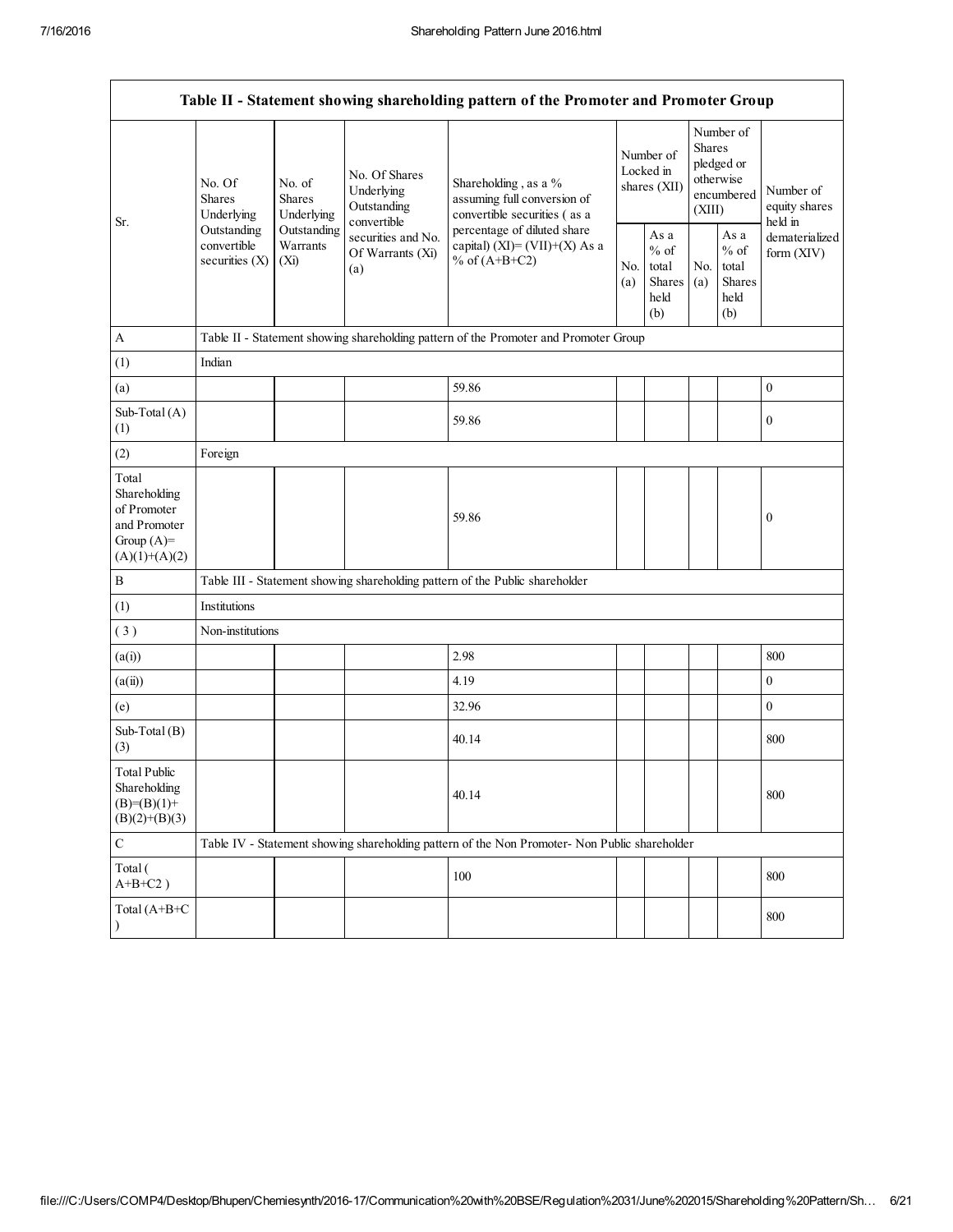|                                                                                                                                                                                             | Individuals/Hindu undivided Family                            |                                                 |                                                   |                                             |                                          |                                                |                                                     |  |
|---------------------------------------------------------------------------------------------------------------------------------------------------------------------------------------------|---------------------------------------------------------------|-------------------------------------------------|---------------------------------------------------|---------------------------------------------|------------------------------------------|------------------------------------------------|-----------------------------------------------------|--|
| Searial No.                                                                                                                                                                                 | $\mathbf{1}$                                                  | $\sqrt{2}$                                      | 3                                                 | $\overline{4}$                              | 5                                        | 6                                              | $\boldsymbol{7}$                                    |  |
| Name of the<br>Shareholders (I)                                                                                                                                                             | <b>BHANURAI</b><br><b>NAGINDAS</b><br><b>MEHTA</b>            | <b>CHARU</b><br><b>BHANURAI</b><br><b>MEHTA</b> | <b>DARSHANA</b><br><b>SATISH</b><br><b>ZAVERI</b> | <b>DILIP</b><br>CHAMPAKLAL<br><b>ZAVERI</b> | <b>GAUTAM</b><br><b>RAMESH</b><br>ZAVERI | <b>KAMAL</b><br><b>SATISH</b><br><b>ZAVERI</b> | <b>NARENDRA</b><br><b>BHOGILAL</b><br><b>ZAVERI</b> |  |
| PAN (II)                                                                                                                                                                                    | AABPM3573D                                                    | AAFPM7423C                                      | AAHPZ8063B                                        | AAAPZ2113M                                  | AAAPZ2420R                               | AAAPZ1554E                                     | AAAPZ0163T                                          |  |
| No. of fully paid<br>up equity shares<br>held (IV)                                                                                                                                          | 242500                                                        | 36000                                           | 3000                                              | 6600                                        | 3000                                     | 12000                                          | 12000                                               |  |
| No. Of Partly paid-<br>up equity shares<br>held (V)                                                                                                                                         |                                                               |                                                 |                                                   |                                             |                                          |                                                |                                                     |  |
| No. Of shares<br>underlying<br>Depository<br>Receipts (VI)                                                                                                                                  |                                                               |                                                 |                                                   |                                             |                                          |                                                |                                                     |  |
| Total nos. shares<br>held $(VII) = (IV) +$<br>$(V)+(VI)$                                                                                                                                    | 242500                                                        | 36000                                           | 3000                                              | 6600                                        | 3000                                     | 12000                                          | 12000                                               |  |
| Shareholding as a<br>% of total no. of<br>shares (calculated<br>as per SCRR,<br>1957) (VIII) As a<br>% of $(A+B+C2)$                                                                        | 7.9                                                           | 1.17                                            | 0.1                                               | 0.21                                        | 0.1                                      | 0.39                                           | 0.39                                                |  |
|                                                                                                                                                                                             | Number of Voting Rights held in each class of securities (IX) |                                                 |                                                   |                                             |                                          |                                                |                                                     |  |
| Class eg:X                                                                                                                                                                                  | 242500                                                        | 36000                                           | 3000                                              | 6600                                        | 3000                                     | 12000                                          | 12000                                               |  |
| Class eg:y                                                                                                                                                                                  |                                                               |                                                 |                                                   |                                             |                                          |                                                |                                                     |  |
| Total                                                                                                                                                                                       | 242500                                                        | 36000                                           | 3000                                              | 6600                                        | 3000                                     | 12000                                          | 12000                                               |  |
| Total as a % of<br><b>Total Voting rights</b>                                                                                                                                               | 7.9                                                           | 1.17                                            | 0.1                                               | 0.21                                        | 0.1                                      | 0.39                                           | 0.39                                                |  |
| No. Of Shares<br>Underlying<br>Outstanding<br>convertible<br>securities $(X)$                                                                                                               |                                                               |                                                 |                                                   |                                             |                                          |                                                |                                                     |  |
| No. of Shares<br>Underlying<br>Outstanding<br>Warrants (Xi)                                                                                                                                 |                                                               |                                                 |                                                   |                                             |                                          |                                                |                                                     |  |
| No. Of Shares<br>Underlying<br>Outstanding<br>convertible<br>securities and No.<br>Of Warrants (Xi)<br>(a)                                                                                  |                                                               |                                                 |                                                   |                                             |                                          |                                                |                                                     |  |
| Shareholding, as a<br>% assuming full<br>conversion of<br>convertible<br>securities (as a<br>percentage of<br>diluted share<br>capital) $(XI)$ =<br>$(VII)+(Xi)(a)$ As a<br>% of $(A+B+C2)$ | 7.9                                                           | 1.17                                            | 0.1                                               | 0.21                                        | 0.1                                      | 0.39                                           | 0.39                                                |  |
| Number of Locked in shares (XII)                                                                                                                                                            |                                                               |                                                 |                                                   |                                             |                                          |                                                |                                                     |  |
| No. $(a)$                                                                                                                                                                                   |                                                               |                                                 |                                                   |                                             |                                          |                                                |                                                     |  |
| As a % of total                                                                                                                                                                             |                                                               |                                                 |                                                   |                                             |                                          |                                                |                                                     |  |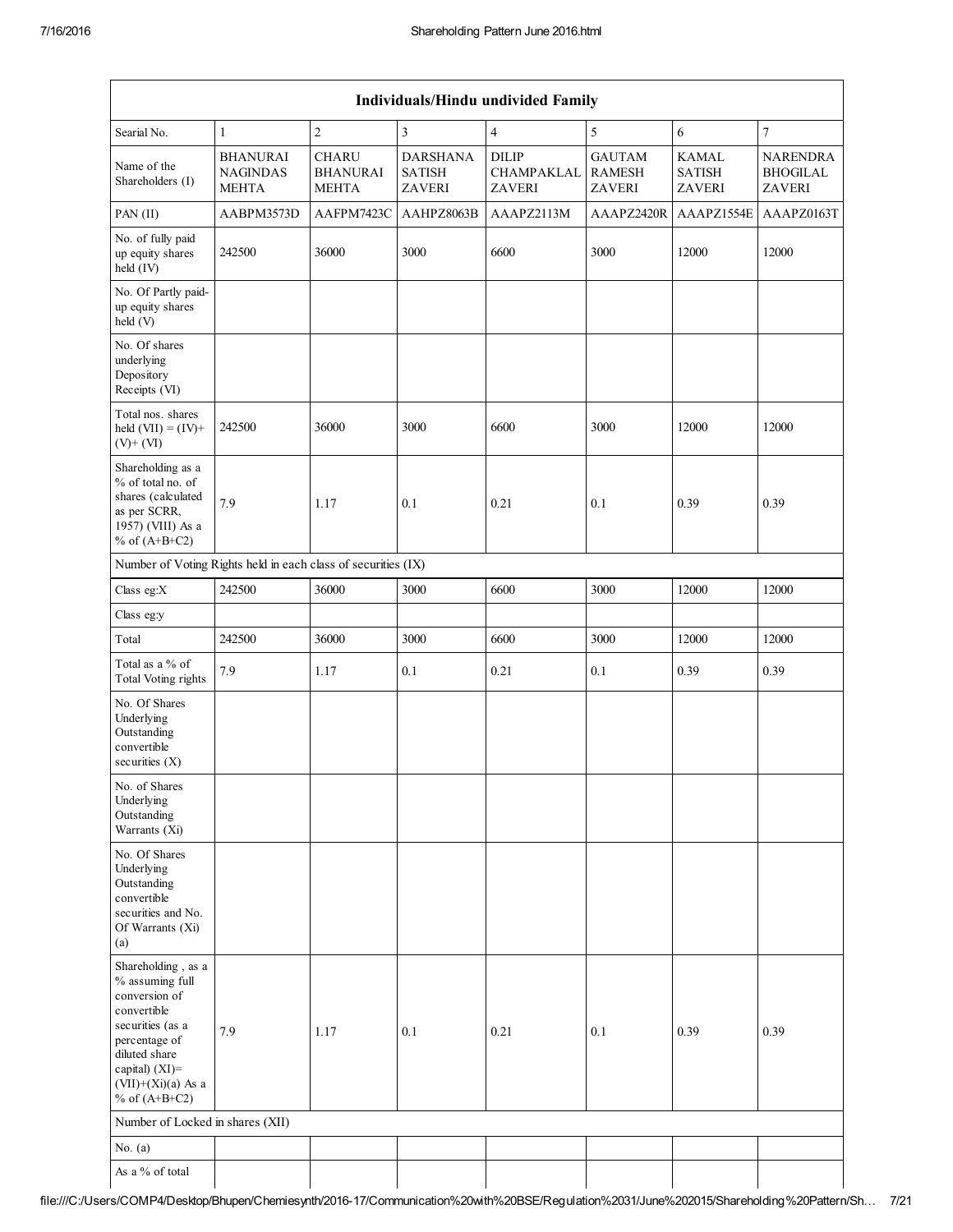| Shares held (b)                                                      |                                                         |          |          |  |          |          |                |
|----------------------------------------------------------------------|---------------------------------------------------------|----------|----------|--|----------|----------|----------------|
|                                                                      | Number of Shares pledged or otherwise encumbered (XIII) |          |          |  |          |          |                |
| No. $(a)$                                                            |                                                         |          |          |  |          |          |                |
| As a % of total<br>Shares held (b)                                   |                                                         |          |          |  |          |          |                |
| Number of equity<br>shares held in<br>dematerialized<br>form $(XIV)$ |                                                         | $\Omega$ | $\Omega$ |  | $\Omega$ | $\theta$ | $\overline{0}$ |
| Reason for not providing PAN                                         |                                                         |          |          |  |          |          |                |
| Reason for not<br>providing PAN                                      |                                                         |          |          |  |          |          |                |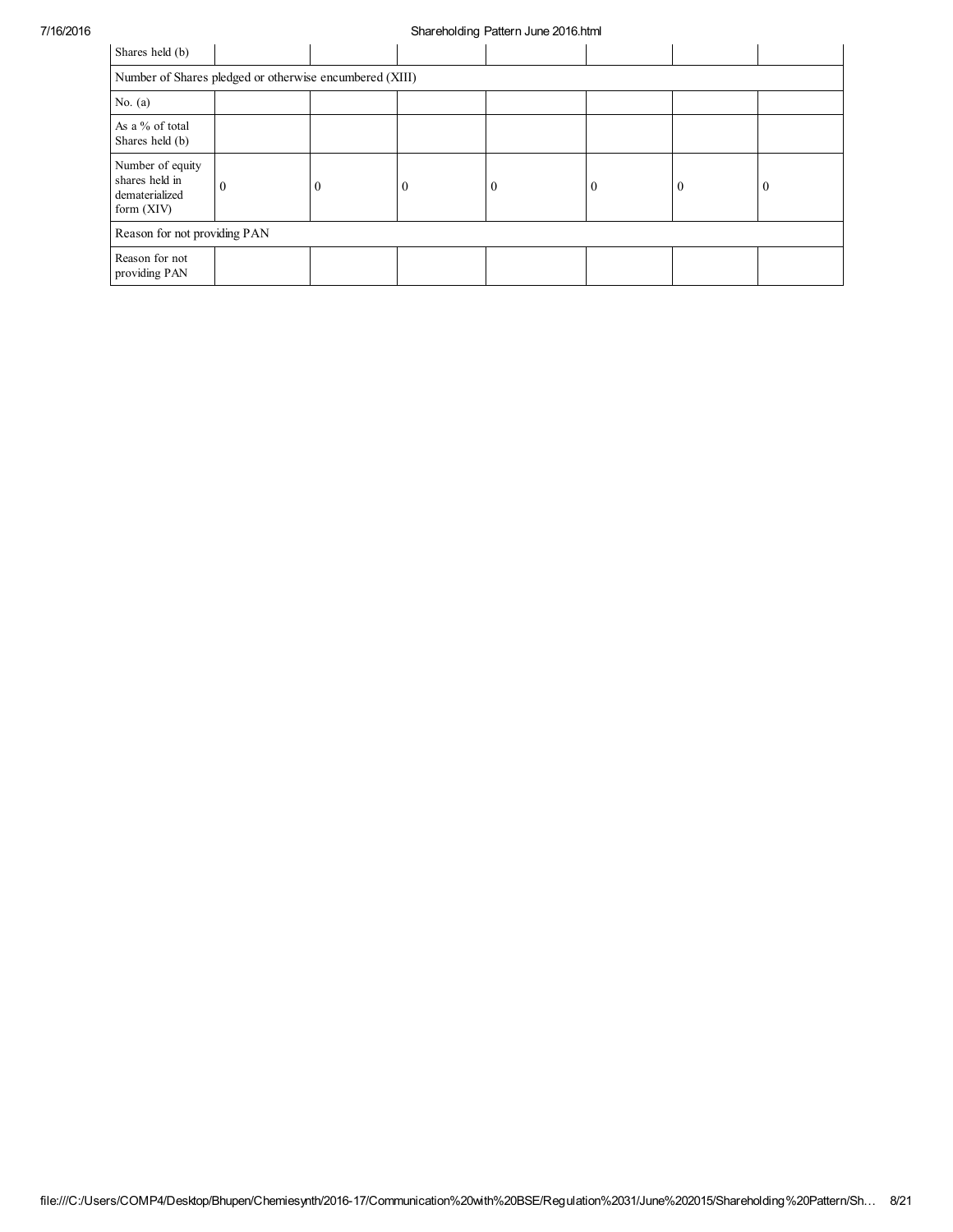|                                                                                                                                  | Individuals/Hindu undivided Family                 |                                                               |                                        |                                                   |                                                   |                                           |                                          |  |  |
|----------------------------------------------------------------------------------------------------------------------------------|----------------------------------------------------|---------------------------------------------------------------|----------------------------------------|---------------------------------------------------|---------------------------------------------------|-------------------------------------------|------------------------------------------|--|--|
| Searial No.                                                                                                                      | $\,8\,$                                            | 9                                                             | 10                                     | 11                                                | 12                                                | 13                                        | 14                                       |  |  |
| Name of the<br>Shareholders<br>(I)                                                                                               | <b>NIRMALA</b><br><b>NARENDRA</b><br><b>ZAVERI</b> | <b>PANNA</b><br><b>SURESH</b><br><b>MEHTA</b>                 | $\mathbb{R}$<br><b>BALASUBRAMANIAN</b> | <b>RUSHABH</b><br><b>BHANURAI</b><br><b>MEHTA</b> | <b>SATISH</b><br><b>BHOGILAL</b><br><b>ZAVERI</b> | <b>SUSHILA</b><br><b>RAMESH</b><br>ZAVERI | <b>SANDIP</b><br><b>SATISH</b><br>ZAVERI |  |  |
| PAN (II)                                                                                                                         | AAAPZ1490R                                         | AAAPM8088S                                                    | ABEPR9439B                             | AABPM3574E                                        | AAAPZ1555F                                        | AAAPZ0401C                                | AAAPZ0982C                               |  |  |
| No. of fully<br>paid up equity<br>shares held<br>(IV)                                                                            | 14000                                              | 14000                                                         | 6000                                   | 9340                                              | 1094760                                           | 24000                                     | 360500                                   |  |  |
| No. Of Partly<br>paid-up<br>equity shares<br>held (V)                                                                            |                                                    |                                                               |                                        |                                                   |                                                   |                                           |                                          |  |  |
| No. Of<br>shares<br>underlying<br>Depository<br>Receipts (VI)                                                                    |                                                    |                                                               |                                        |                                                   |                                                   |                                           |                                          |  |  |
| Total nos.<br>shares held<br>$(VII) = (IV) +$<br>$(V)$ + $(VI)$                                                                  | 14000                                              | 14000                                                         | 6000                                   | 9340                                              | 1094760                                           | 24000                                     | 360500                                   |  |  |
| Shareholding<br>as a % of<br>total no. of<br>shares<br>(calculated as<br>per SCRR,<br>1957) (VIII)<br>As a % of<br>$(A+B+C2)$    | 0.46                                               | 0.46                                                          | 0.2                                    | 0.3                                               | 35.66                                             | 0.78                                      | 11.74                                    |  |  |
|                                                                                                                                  |                                                    | Number of Voting Rights held in each class of securities (IX) |                                        |                                                   |                                                   |                                           |                                          |  |  |
| Class eg:X                                                                                                                       | 14000                                              | 14000                                                         | 6000                                   | 9340                                              | 1094760                                           | 24000                                     | 360500                                   |  |  |
| Class eg:y                                                                                                                       |                                                    |                                                               |                                        |                                                   |                                                   |                                           |                                          |  |  |
| Total                                                                                                                            | 14000                                              | 14000                                                         | 6000                                   | 9340                                              | 1094760                                           | 24000                                     | 360500                                   |  |  |
| Total as a %<br>of Total<br>Voting rights                                                                                        | 0.46                                               | 0.46                                                          | 0.2                                    | 0.3                                               | 35.66                                             | 0.78                                      | 11.74                                    |  |  |
| No. Of<br><b>Shares</b><br>Underlying<br>Outstanding<br>convertible<br>securities (X)                                            |                                                    |                                                               |                                        |                                                   |                                                   |                                           |                                          |  |  |
| No. of Shares<br>Underlying<br>Outstanding<br>Warrants (Xi)                                                                      |                                                    |                                                               |                                        |                                                   |                                                   |                                           |                                          |  |  |
| No. Of<br>Shares<br>Underlying<br>Outstanding<br>convertible<br>securities and<br>No. Of<br>Warrants (Xi)<br>(a)<br>Shareholding |                                                    |                                                               |                                        |                                                   |                                                   |                                           |                                          |  |  |
| , as a $%$<br>assuming full<br>conversion of                                                                                     |                                                    |                                                               |                                        |                                                   |                                                   |                                           |                                          |  |  |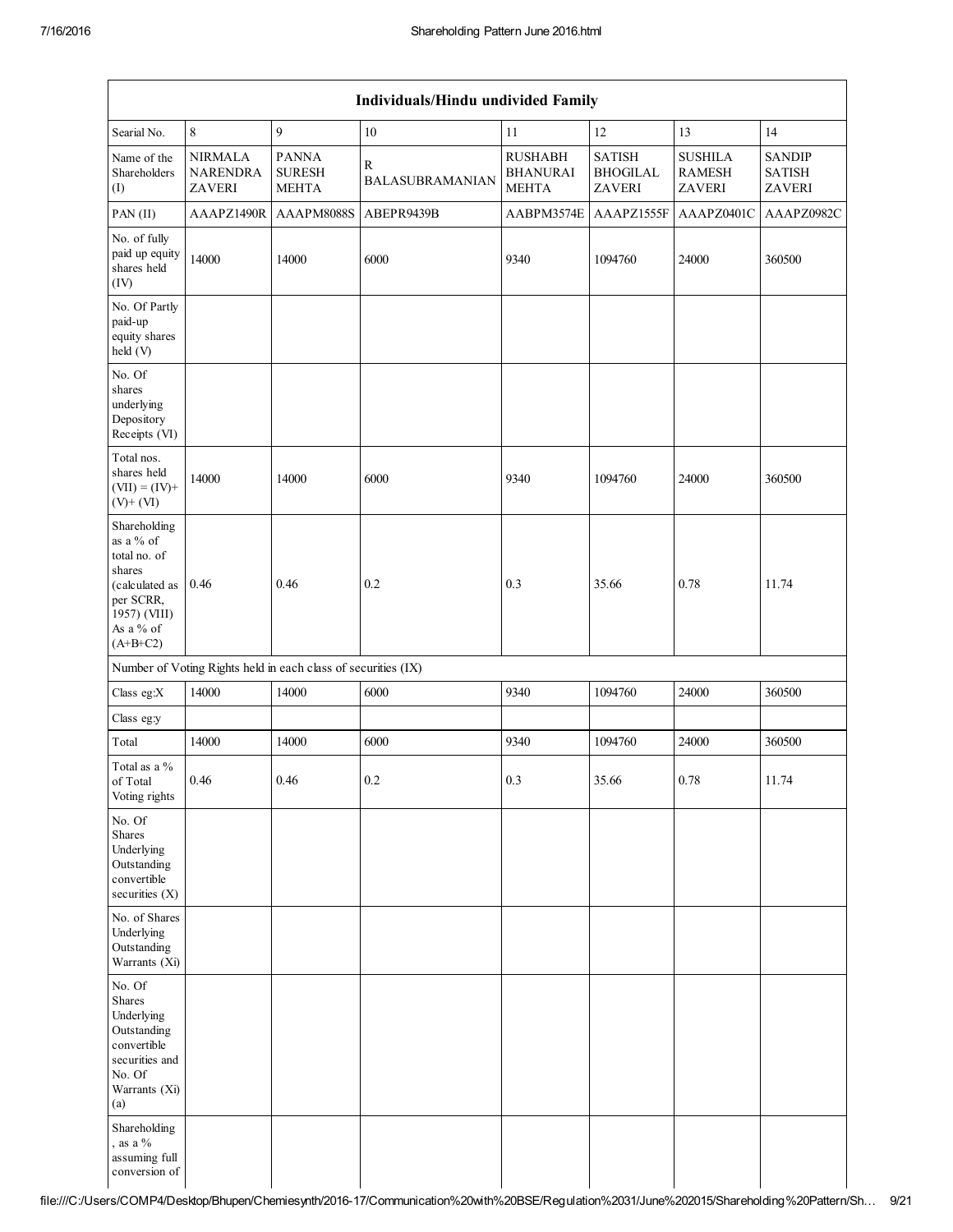| convertible<br>securities (as<br>a percentage<br>of diluted<br>share capital)<br>$(XI)=(VII)+$<br>$(Xi)(a)$ As a<br>$%$ of<br>$(A+B+C2)$ | 0.46                             | 0.46                                                    | 0.2          | 0.3          | 35.66        | 0.78         | 11.74        |
|------------------------------------------------------------------------------------------------------------------------------------------|----------------------------------|---------------------------------------------------------|--------------|--------------|--------------|--------------|--------------|
|                                                                                                                                          | Number of Locked in shares (XII) |                                                         |              |              |              |              |              |
| No. $(a)$                                                                                                                                |                                  |                                                         |              |              |              |              |              |
| As a % of<br>total Shares<br>held (b)                                                                                                    |                                  |                                                         |              |              |              |              |              |
|                                                                                                                                          |                                  | Number of Shares pledged or otherwise encumbered (XIII) |              |              |              |              |              |
| No. $(a)$                                                                                                                                |                                  |                                                         |              |              |              |              |              |
| As a % of<br>total Shares<br>held (b)                                                                                                    |                                  |                                                         |              |              |              |              |              |
| Number of<br>equity shares<br>held in<br>dematerialized<br>form (XIV)                                                                    | $\overline{0}$                   | $\mathbf{0}$                                            | $\mathbf{0}$ | $\mathbf{0}$ | $\mathbf{0}$ | $\mathbf{0}$ | $\mathbf{0}$ |
|                                                                                                                                          | Reason for not providing PAN     |                                                         |              |              |              |              |              |
| Reason for<br>not providing<br>PAN                                                                                                       |                                  |                                                         |              |              |              |              |              |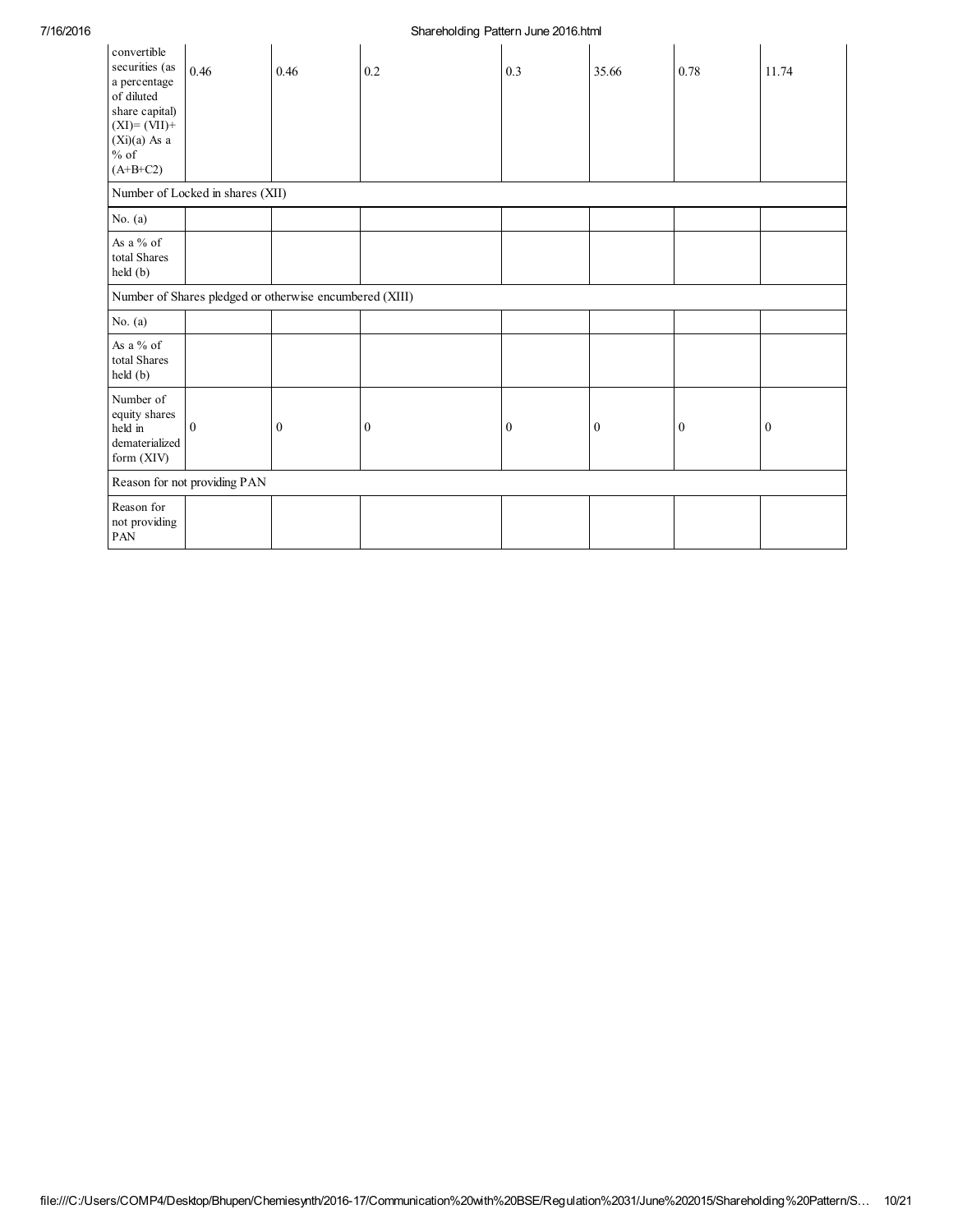| Individuals/Hindu undivided Family                                                                                                                                                          |                                                               |  |  |  |  |  |  |
|---------------------------------------------------------------------------------------------------------------------------------------------------------------------------------------------|---------------------------------------------------------------|--|--|--|--|--|--|
| Searial No.                                                                                                                                                                                 |                                                               |  |  |  |  |  |  |
| Name of the<br>Shareholders (I)                                                                                                                                                             | Click here to go back                                         |  |  |  |  |  |  |
| PAN (II)                                                                                                                                                                                    | Total                                                         |  |  |  |  |  |  |
| No. of fully paid<br>up equity shares<br>held (IV)                                                                                                                                          | 1837700                                                       |  |  |  |  |  |  |
| No. Of Partly paid-<br>up equity shares<br>held $(V)$                                                                                                                                       |                                                               |  |  |  |  |  |  |
| No. Of shares<br>underlying<br>Depository<br>Receipts (VI)                                                                                                                                  |                                                               |  |  |  |  |  |  |
| Total nos. shares<br>held $(VII) = (IV) +$<br>$(V)$ + $(VI)$                                                                                                                                | 1837700                                                       |  |  |  |  |  |  |
| Shareholding as a<br>% of total no. of<br>shares (calculated<br>as per SCRR,<br>1957) (VIII) As a<br>% of $(A+B+C2)$                                                                        | 59.86                                                         |  |  |  |  |  |  |
|                                                                                                                                                                                             | Number of Voting Rights held in each class of securities (IX) |  |  |  |  |  |  |
| Class eg: $X$                                                                                                                                                                               | 1837700                                                       |  |  |  |  |  |  |
| Class eg:y                                                                                                                                                                                  |                                                               |  |  |  |  |  |  |
| Total                                                                                                                                                                                       | 1837700                                                       |  |  |  |  |  |  |
| Total as a % of<br><b>Total Voting rights</b>                                                                                                                                               | 59.86                                                         |  |  |  |  |  |  |
| No. Of Shares<br>Underlying<br>Outstanding<br>convertible<br>securities $(X)$                                                                                                               |                                                               |  |  |  |  |  |  |
| No. of Shares<br>Underlying<br>Outstanding<br>Warrants (Xi)                                                                                                                                 |                                                               |  |  |  |  |  |  |
| No. Of Shares<br>Underlying<br>Outstanding<br>convertible<br>securities and No.<br>Of Warrants (Xi)<br>(a)                                                                                  |                                                               |  |  |  |  |  |  |
| Shareholding, as a<br>$\%$ assuming full<br>conversion of<br>convertible<br>securities (as a<br>percentage of<br>diluted share<br>capital) (XI)=<br>$(VII)+(Xi)(a)$ As a<br>% of $(A+B+C2)$ | 59.86                                                         |  |  |  |  |  |  |
| Number of Locked in shares (XII)                                                                                                                                                            |                                                               |  |  |  |  |  |  |
| No. $(a)$                                                                                                                                                                                   |                                                               |  |  |  |  |  |  |
| As a % of total<br>Shares held (b)                                                                                                                                                          |                                                               |  |  |  |  |  |  |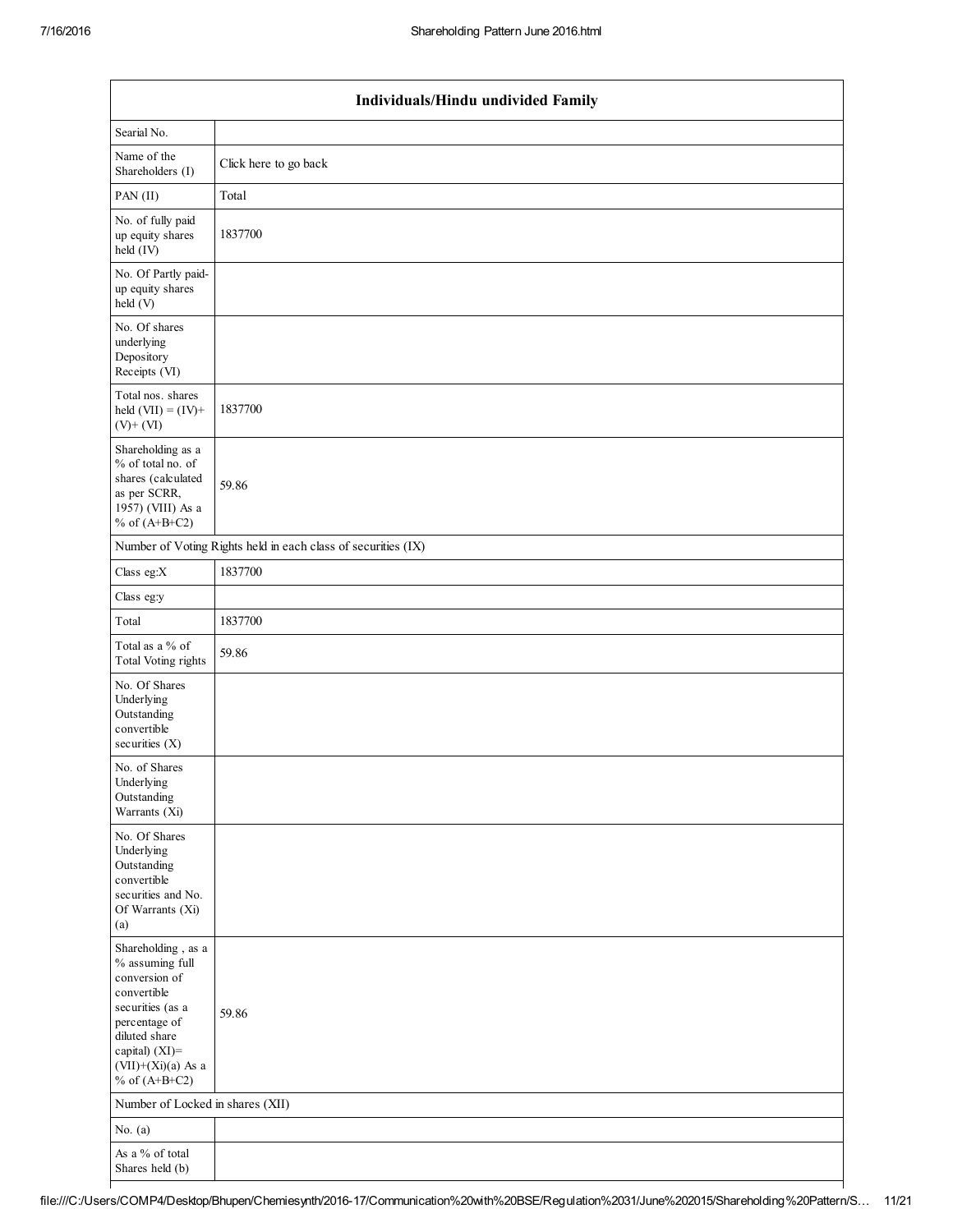| Number of Shares pledged or otherwise encumbered (XIII)              |          |  |  |  |  |  |
|----------------------------------------------------------------------|----------|--|--|--|--|--|
| No. $(a)$                                                            |          |  |  |  |  |  |
| As a % of total<br>Shares held (b)                                   |          |  |  |  |  |  |
| Number of equity<br>shares held in<br>dematerialized<br>form $(XIV)$ | $\theta$ |  |  |  |  |  |
| Reason for not providing PAN                                         |          |  |  |  |  |  |
| Reason for not<br>providing PAN                                      |          |  |  |  |  |  |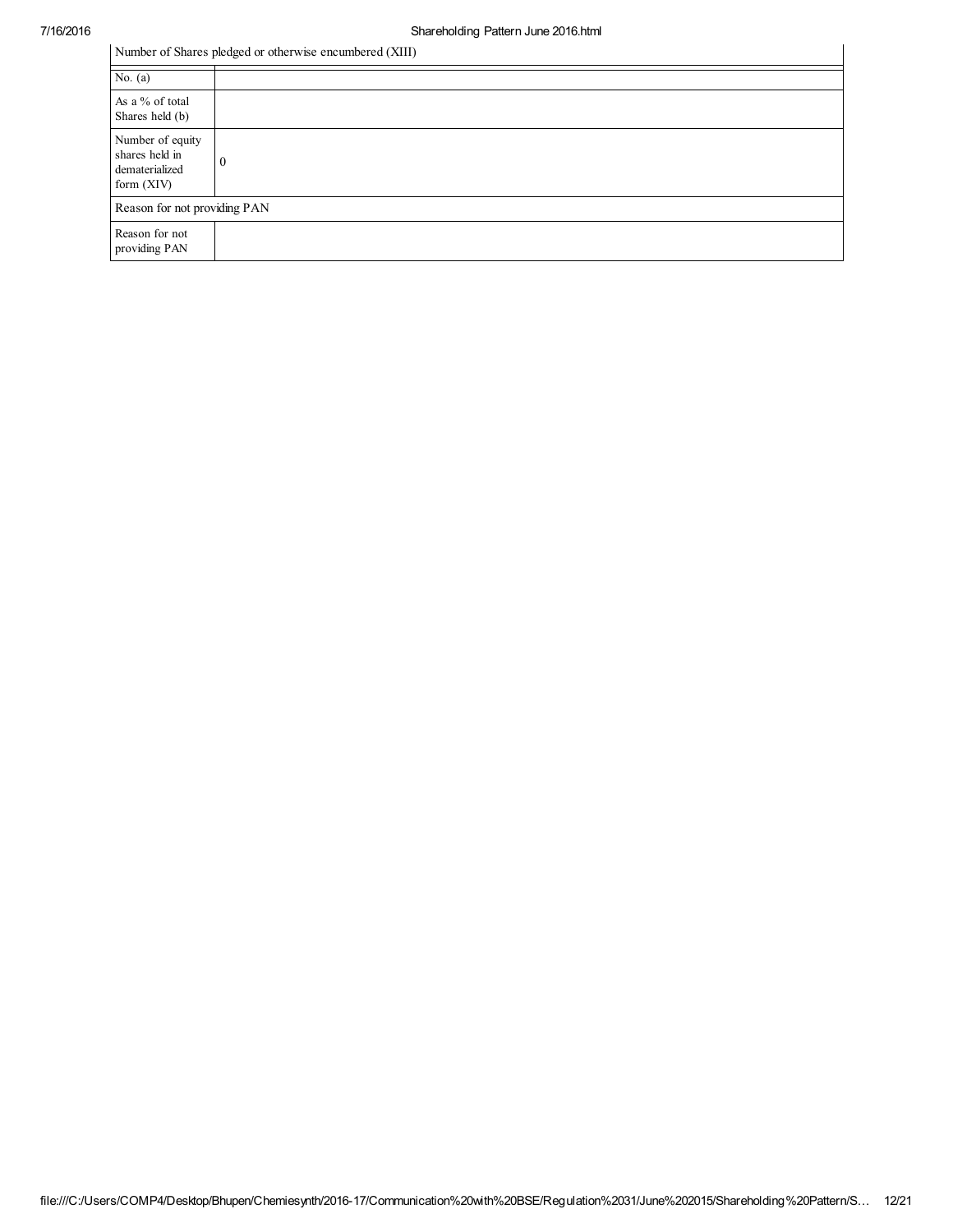| Individuals - i.Individual shareholders holding nominal share capital up to Rs. 2 lakhs.                                                                                           |                                                               |                       |  |
|------------------------------------------------------------------------------------------------------------------------------------------------------------------------------------|---------------------------------------------------------------|-----------------------|--|
| Searial No.                                                                                                                                                                        | 1                                                             |                       |  |
| Name of the<br>Shareholders (I)                                                                                                                                                    | Individual Shareholder                                        | Click here to go back |  |
| PAN (II)                                                                                                                                                                           | ZZZZZ9999Z                                                    | Total                 |  |
| No. of fully paid<br>up equity shares<br>held (IV)                                                                                                                                 | 91600                                                         | 91600                 |  |
| No. Of Partly paid-<br>up equity shares<br>held(V)                                                                                                                                 |                                                               |                       |  |
| No. Of shares<br>underlying<br>Depository<br>Receipts (VI)                                                                                                                         |                                                               |                       |  |
| Total nos. shares<br>held $(VII) = (IV) +$<br>$(V)$ + $(VI)$                                                                                                                       | 91600                                                         | 91600                 |  |
| Shareholding as a<br>% of total no. of<br>shares (calculated<br>as per SCRR,<br>1957) (VIII) As a<br>% of $(A+B+C2)$                                                               | 2.98                                                          | 2.98                  |  |
|                                                                                                                                                                                    | Number of Voting Rights held in each class of securities (IX) |                       |  |
| Class eg: X                                                                                                                                                                        | 91600                                                         | 91600                 |  |
| Class eg:y                                                                                                                                                                         |                                                               |                       |  |
| Total                                                                                                                                                                              | 91600                                                         | 91600                 |  |
| Total as a % of<br><b>Total Voting rights</b>                                                                                                                                      | 2.98                                                          | 2.98                  |  |
| No. Of Shares<br>Underlying<br>Outstanding<br>convertible<br>securities (X)                                                                                                        |                                                               |                       |  |
| No. of Shares<br>Underlying<br>Outstanding<br>Warrants (Xi)                                                                                                                        |                                                               |                       |  |
| No. Of Shares<br>Underlying<br>Outstanding<br>convertible<br>securities and No.<br>Of Warrants (Xi)<br>(a)                                                                         |                                                               |                       |  |
| Shareholding, as a<br>% assuming full<br>conversion of<br>convertible<br>securities (as a<br>percentage of<br>diluted share<br>capital) (XI)=<br>(VII)+(X) As a %<br>of $(A+B+C2)$ | 2.98                                                          | 2.98                  |  |
| Number of Locked in shares (XII)                                                                                                                                                   |                                                               |                       |  |
| No. $(a)$                                                                                                                                                                          |                                                               |                       |  |
| As a % of total<br>Shares held (b)                                                                                                                                                 |                                                               |                       |  |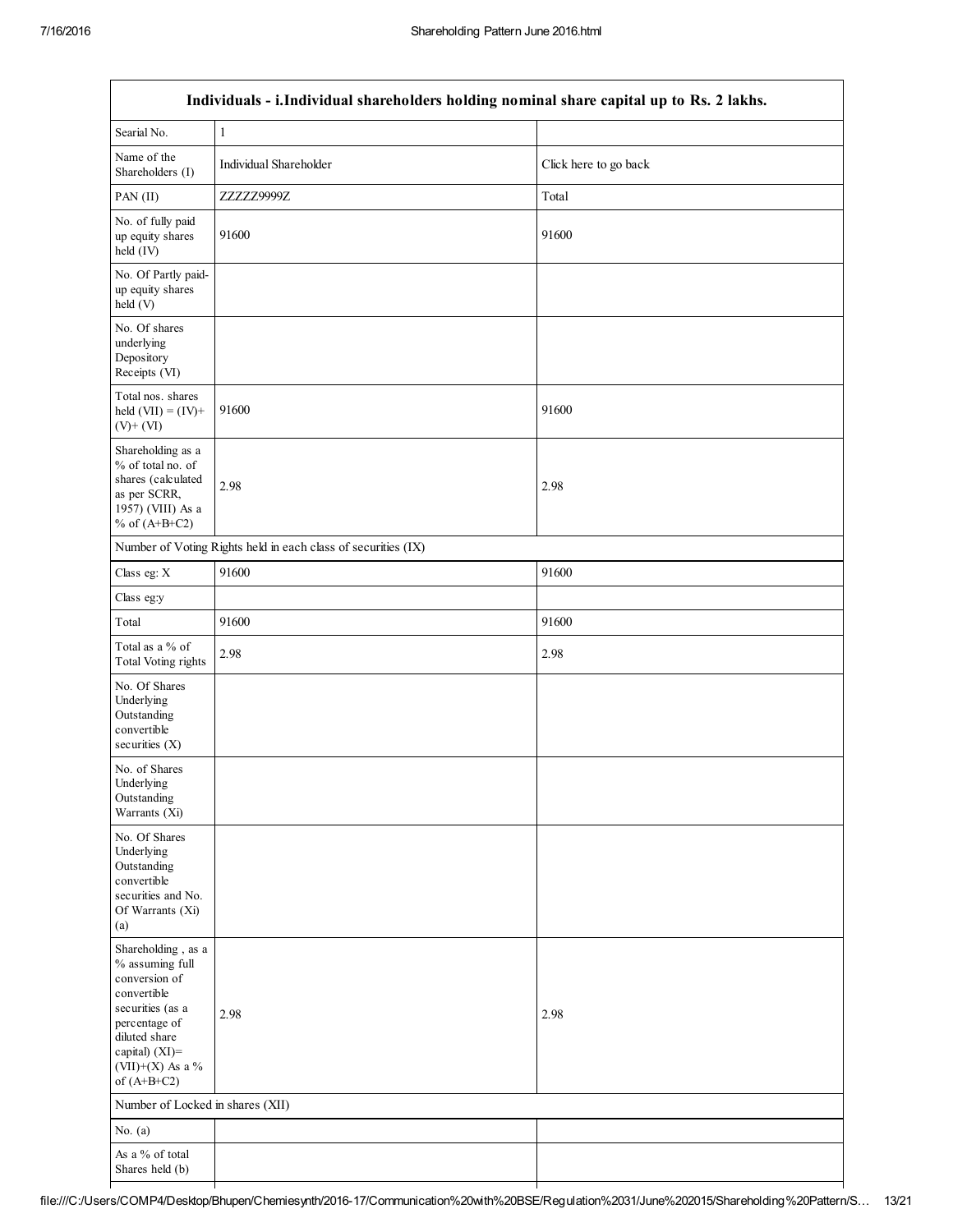| Number of equity<br>shares held in<br>dematerialized<br>form $(XIV)$ | 800                    | 800 |
|----------------------------------------------------------------------|------------------------|-----|
| Reason for not providing PAN                                         |                        |     |
| Reason for not<br>providing PAN                                      | Textual Information(1) |     |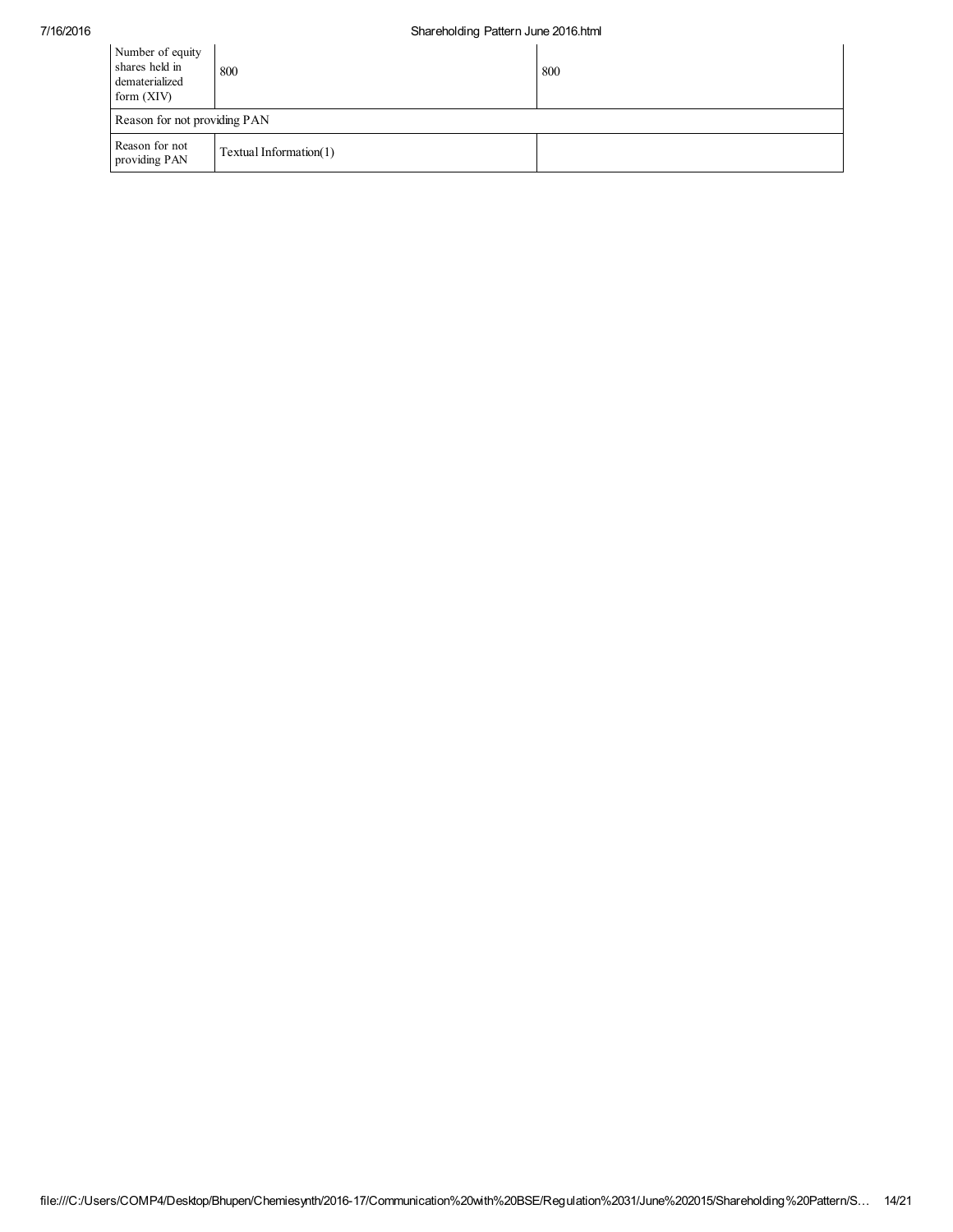|                        | <b>Text Block</b> |
|------------------------|-------------------|
| Textual Information(1) | Not available     |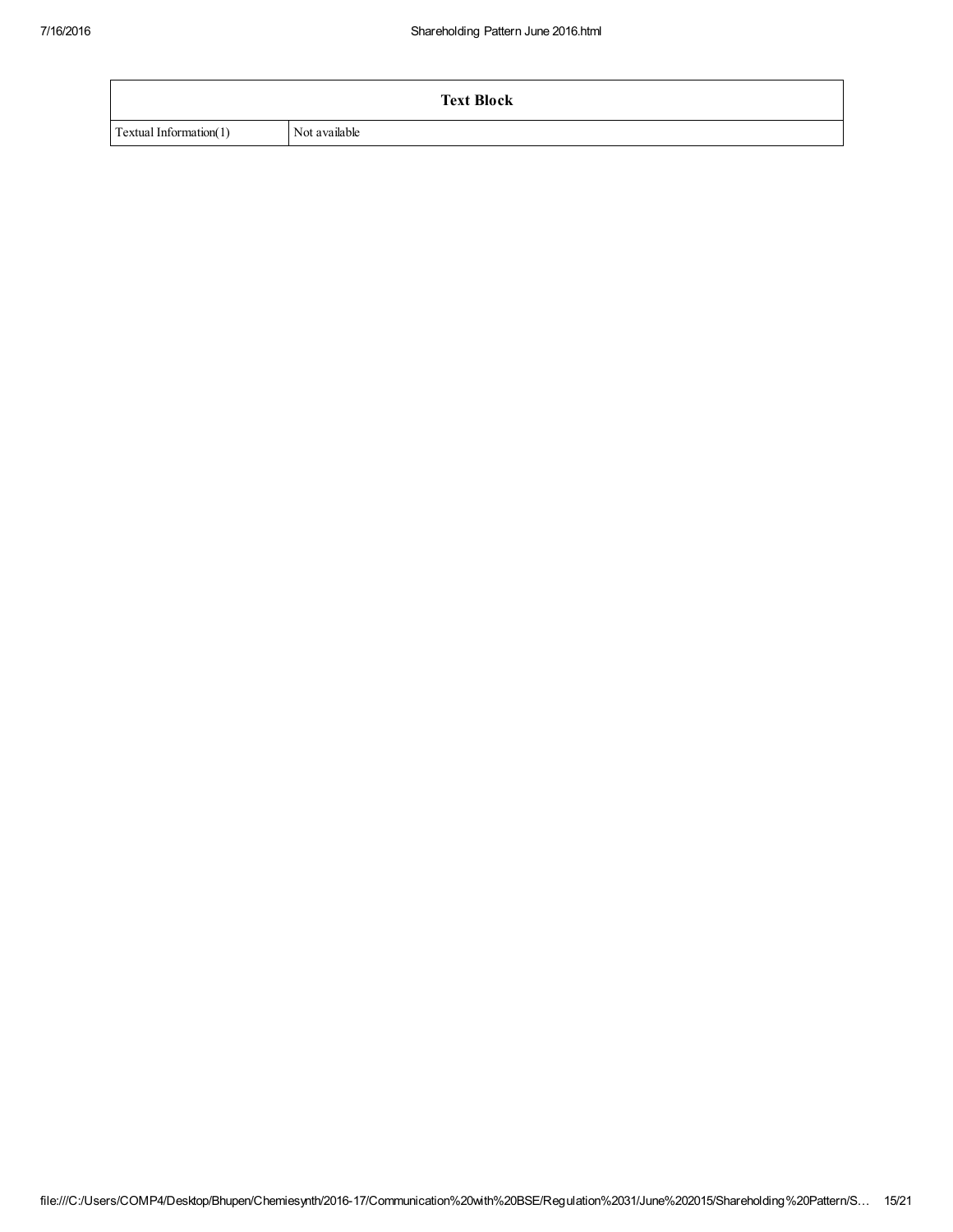| Individuals - ii. Individual shareholders holding nominal share capital in excess of Rs. 2 lakhs.                                                                                     |                                                               |                       |  |
|---------------------------------------------------------------------------------------------------------------------------------------------------------------------------------------|---------------------------------------------------------------|-----------------------|--|
| Searial No.                                                                                                                                                                           | $\,1$                                                         |                       |  |
| Name of the<br>Shareholders (I)                                                                                                                                                       | Gaurav Mallik                                                 | Click here to go back |  |
| PAN (II)                                                                                                                                                                              | ZZZZZ9999Z                                                    | Total                 |  |
| No. of fully paid<br>up equity shares<br>held (IV)                                                                                                                                    | 128700                                                        | 128700                |  |
| No. Of Partly paid-<br>up equity shares<br>held (V)                                                                                                                                   |                                                               |                       |  |
| No. Of shares<br>underlying<br>Depository<br>Receipts (VI)                                                                                                                            |                                                               |                       |  |
| Total nos. shares<br>held $(VII) = (IV) +$<br>$(V)$ + $(VI)$                                                                                                                          | 128700                                                        | 128700                |  |
| Shareholding as a<br>% of total no. of<br>shares (calculated<br>as per SCRR,<br>1957) (VIII) As a<br>% of $(A+B+C2)$                                                                  | 4.19                                                          | 4.19                  |  |
|                                                                                                                                                                                       | Number of Voting Rights held in each class of securities (IX) |                       |  |
| Class eg: X                                                                                                                                                                           | 128700                                                        | 128700                |  |
| Class eg:y                                                                                                                                                                            |                                                               |                       |  |
| Total                                                                                                                                                                                 | 128700                                                        | 128700                |  |
| Total as a % of<br>Total Voting rights                                                                                                                                                | 4.19                                                          | 4.19                  |  |
| No. Of Shares<br>Underlying<br>Outstanding<br>convertible<br>securities $(X)$                                                                                                         |                                                               |                       |  |
| No. of Shares<br>Underlying<br>Outstanding<br>Warrants (Xi)                                                                                                                           |                                                               |                       |  |
| No. Of Shares<br>Underlying<br>Outstanding<br>convertible<br>securities and No.<br>Of Warrants (Xi)<br>(a)                                                                            |                                                               |                       |  |
| Shareholding, as a<br>% assuming full<br>conversion of<br>convertible<br>securities (as a<br>percentage of<br>diluted share<br>capital) $(XI)$ =<br>(VII)+(X) As a %<br>of $(A+B+C2)$ | 4.19                                                          | 4.19                  |  |
| Number of Locked in shares (XII)                                                                                                                                                      |                                                               |                       |  |
| No. $(a)$                                                                                                                                                                             |                                                               |                       |  |
| As a % of total                                                                                                                                                                       |                                                               |                       |  |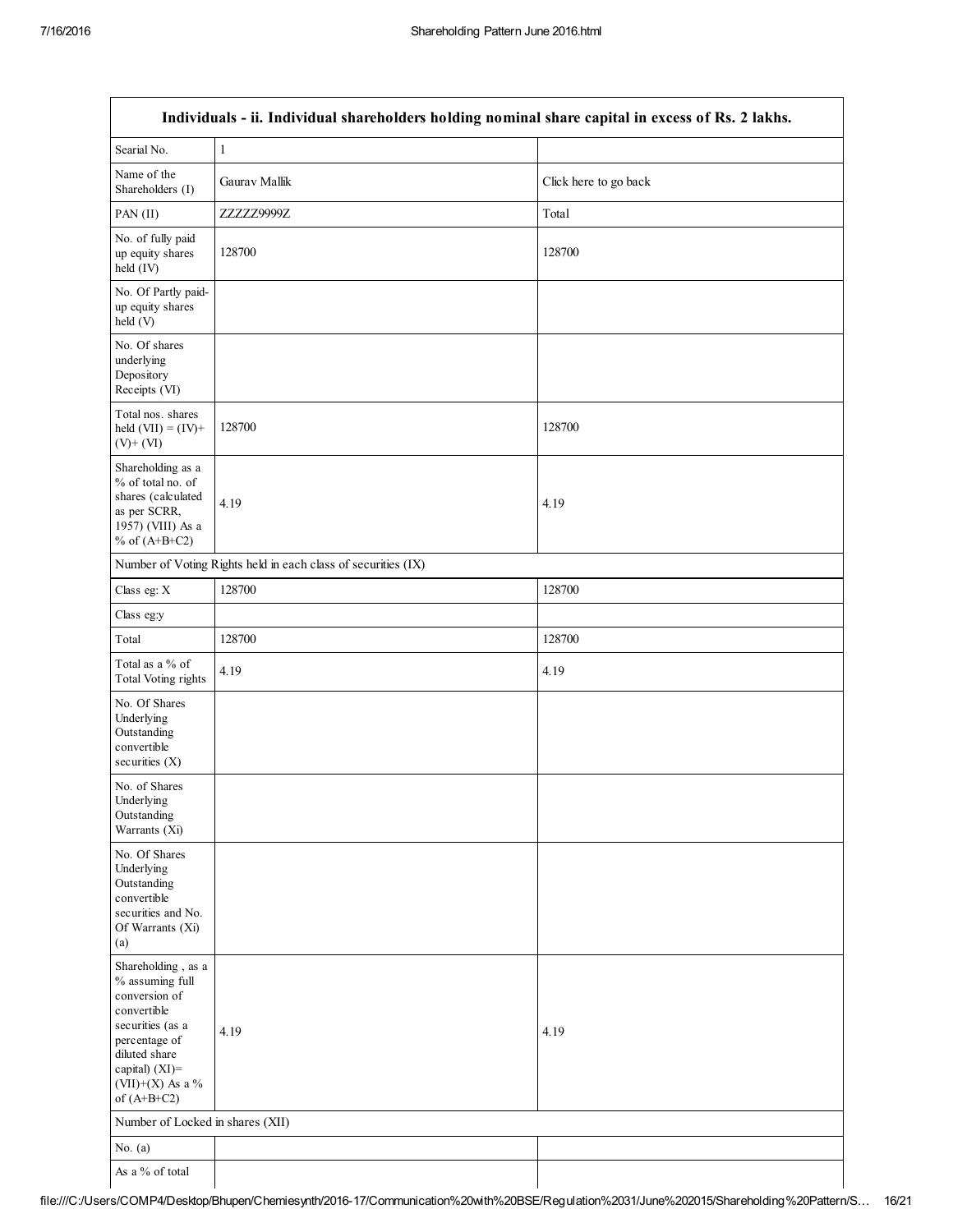| Shares held (b)                                                      |                        |                  |  |
|----------------------------------------------------------------------|------------------------|------------------|--|
| Number of equity<br>shares held in<br>dematerialized<br>form $(XIV)$ |                        | $\boldsymbol{0}$ |  |
| Reason for not providing PAN                                         |                        |                  |  |
| Reason for not<br>providing PAN                                      | Textual Information(1) |                  |  |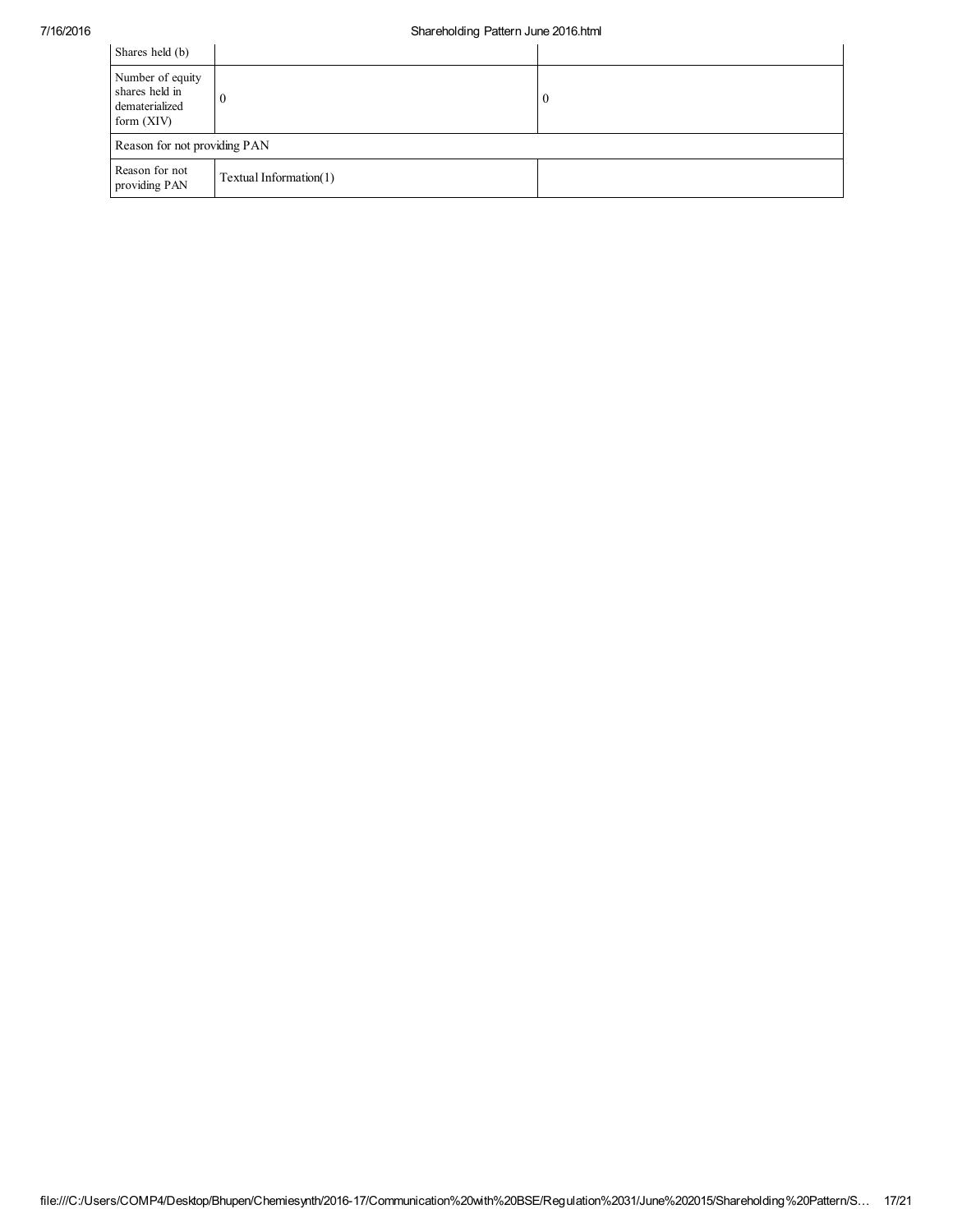|                        | <b>Text Block</b> |
|------------------------|-------------------|
| Textual Information(1) | Not availabe      |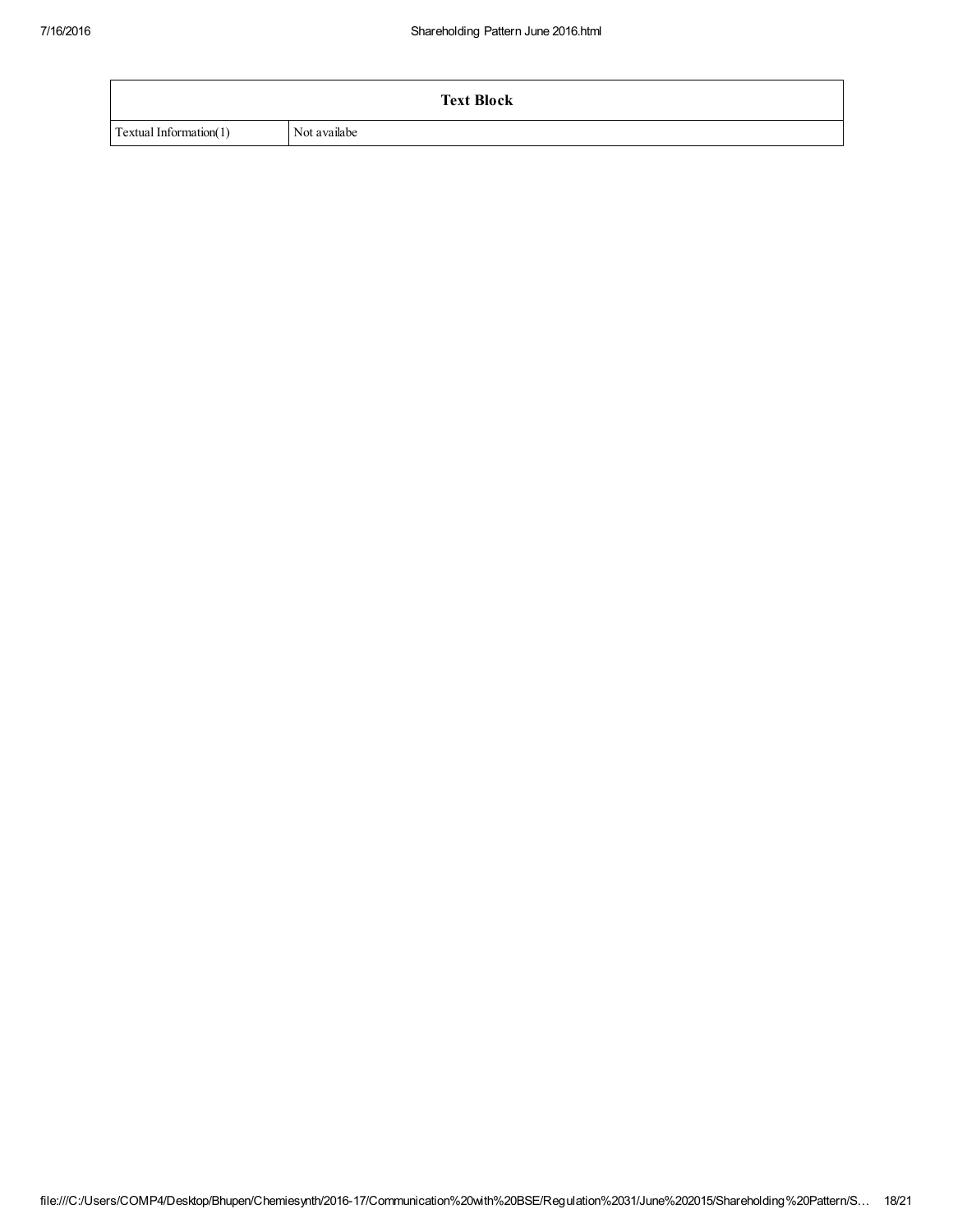| Any Other (specify)                                                                                                                           |                                                               |                         |                       |
|-----------------------------------------------------------------------------------------------------------------------------------------------|---------------------------------------------------------------|-------------------------|-----------------------|
| Searial No.                                                                                                                                   | $\mathbf{1}$                                                  | $\overline{c}$          |                       |
| Category                                                                                                                                      | <b>Bodies Corporate</b>                                       | <b>Bodies Corporate</b> |                       |
| Category / More<br>than 1 percentage                                                                                                          | More than 1 percentage of shareholding                        | Category                |                       |
| Name of the<br>Shareholders (I)                                                                                                               | United Phosphorous Limited                                    |                         | Click here to go back |
| PAN (II)                                                                                                                                      | AABCS1698G                                                    |                         | Total                 |
| No. of the<br>Shareholders (I)                                                                                                                | $\mathbf{1}$                                                  | 5                       | 5                     |
| No. of fully paid<br>up equity shares<br>held (IV)                                                                                            | 921000                                                        | 91000                   | 91000                 |
| No. Of Partly paid-<br>up equity shares<br>held (V)                                                                                           |                                                               |                         |                       |
| No. Of shares<br>underlying<br>Depository<br>Receipts (VI)                                                                                    |                                                               |                         |                       |
| Total nos. shares<br>held $(VII) = (IV) +$<br>$(V)+(VI)$                                                                                      | 921000                                                        | 91000                   | 91000                 |
| Shareholding as a<br>% of total no. of<br>shares (calculated<br>as per SCRR,<br>1957) (VIII) As a<br>% of $(A+B+C2)$                          | 30                                                            | 2.96                    | 2.96                  |
|                                                                                                                                               | Number of Voting Rights held in each class of securities (IX) |                         |                       |
| Class eg: X                                                                                                                                   | 921000                                                        | 91000                   | 91000                 |
| Class eg:y                                                                                                                                    |                                                               |                         |                       |
| Total                                                                                                                                         | 921000                                                        | 91000                   | 91000                 |
| Total as a $\%$ of<br><b>Total Voting rights</b>                                                                                              | 30                                                            | 2.96                    | 2.96                  |
| No. Of Shares<br>Underlying<br>Outstanding<br>convertible<br>securities $(X)$                                                                 |                                                               |                         |                       |
| No. of Shares<br>Underlying<br>Outstanding<br>Warrants (Xi)                                                                                   |                                                               |                         |                       |
| No. Of Shares<br>Underlying<br>Outstanding<br>convertible<br>securities and No.<br>Of Warrants (Xi)<br>(a)                                    |                                                               |                         |                       |
| Shareholding, as a<br>% assuming full<br>conversion of<br>convertible<br>securities (as a<br>percentage of<br>diluted share<br>capital) (XI)= | 30                                                            | 2.96                    | 2.96                  |